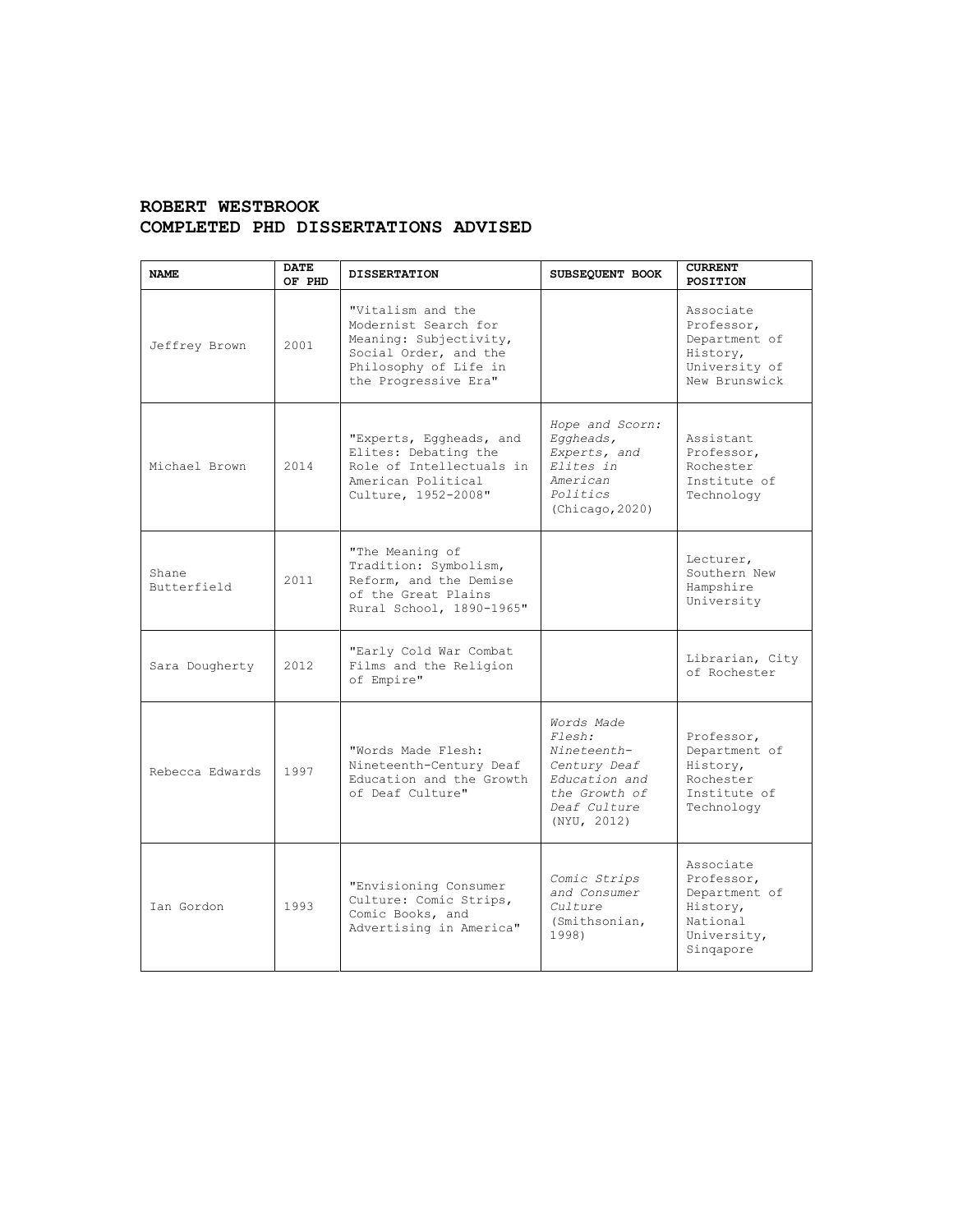| Laura Graham        | 1993 | "From Patriarchy to<br>Paternalism:<br>Disestablished Clergymen<br>and the Manual Labor<br>School Movement in<br>Antebellum America"    |                                                                                                                                                                                                    | Digital<br>Archivist,<br>Smithsonian<br>Institution,<br>Washington DC                              |
|---------------------|------|-----------------------------------------------------------------------------------------------------------------------------------------|----------------------------------------------------------------------------------------------------------------------------------------------------------------------------------------------------|----------------------------------------------------------------------------------------------------|
| Bradley<br>Gundlach | 1995 | "The Evolution Ouestion<br>at Princeton, 1845-1929"                                                                                     | Process and<br>Providence: The<br>Evolution<br>Ouestion at<br>Princeton,<br>1845-1929<br>(Eerdmans,<br>2013)                                                                                       | Professor,<br>Department of<br>History,<br>Trinity<br>International<br>University                  |
| Edward Hodgman      | 2003 | "Détente and the<br>Dissidents: Human Rights<br>in the United States-<br>Soviet Relations, 1968-<br>1980"                               |                                                                                                                                                                                                    | Financial<br>Services, New<br>York Life<br>Insurance Co.                                           |
| Lili Kim            | 2001 | "The Pursuit of<br>Imperfect Justice: The<br>Predicament of Koreans<br>and Korean Americans on<br>the Homefront during<br>World War II" | Resisting the<br>Orientalization<br>of the Enemy:<br>Korean Ameri-<br>cans, World War<br>II, and the<br>Transnational<br>Struggle for<br>Justice on the<br>Homefront<br>(Stanford,<br>forthcoming) | Associate<br>Professor,<br>Hampshire<br>College                                                    |
| Jordan Kleiman      | 2000 | "The Appropriate<br>Technology Movement in<br>American Political<br>Culture"                                                            | The Appropriate<br>Technology<br>Movement in<br>American<br>Political<br>Culture<br>(Pennsylvania,<br>forthcoming)                                                                                 | Associate<br>Professor,<br>Department of<br>History, SUNY-<br>Geneseo                              |
| Patrick<br>LaPierre | 2008 | "The Disenchantment of<br>American Liberalism:<br>European Social Theory<br>and the Travails of Mass<br>Democracy, 1945-1962"           |                                                                                                                                                                                                    | Associate<br>Professor,<br>Department of<br>History, SUNY-<br>Canton                               |
| Tina Lent*          | 1994 | "Situating The<br>Americans: Robert Frank<br>and the Transformation<br>of American Photography"                                         |                                                                                                                                                                                                    | Professor<br>$(Chair)$ ,<br>Department of<br>Fine Arts,<br>Rochester<br>Institute of<br>Technology |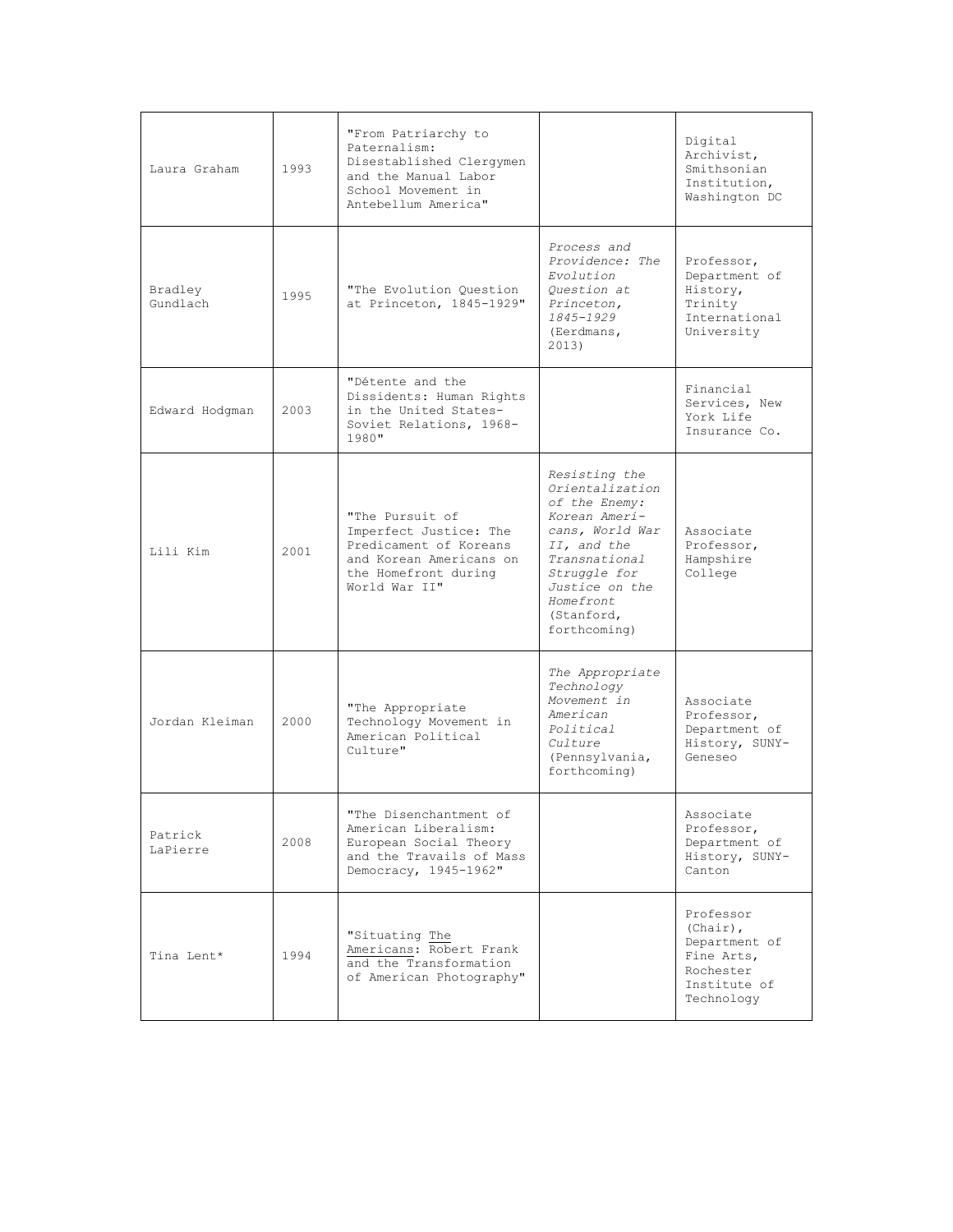| Jeffrey Ludwig        | 2015 | "Christopher Lasch:<br>A Life. Volume One:<br>History as Social<br>Criticism"                                                           |                                                                                                                                                          | Director of<br>Education,<br>Seward House<br>Museum, Auburn<br>NY.                               |
|-----------------------|------|-----------------------------------------------------------------------------------------------------------------------------------------|----------------------------------------------------------------------------------------------------------------------------------------------------------|--------------------------------------------------------------------------------------------------|
| Drew Maciag           | 2005 | "Edmund Burke and<br>American Civilization"                                                                                             | The<br>Americanization<br>of Edmund<br>Burke:<br>Political<br>Culture from<br>the Revolution<br>to $9/11$<br>(Cornell, 2013)                             | Independent<br>scholar                                                                           |
| Christopher<br>Martin | 2002 | "Edward Filene and the<br>Promise of American<br>Democracy"                                                                             |                                                                                                                                                          | Instructor, San<br>Francisco<br>University High<br>School, San<br>Franciso CA                    |
| Kevin Mattson*        | 1994 | "Creating a Democratic<br>Public: The Struggle for<br>Urban Participatory<br>Democracy during the<br>Progressive Era, 1890-<br>$1920$ " | Creating a<br>Democratic<br>Public: The<br>Struggle for<br>Urban<br>Participatory<br>Democracy<br>During the<br>Progressive Era<br>(Penn State,<br>1997) | Connor Study<br>Professor,<br>Department of<br>History, Ohio<br>University                       |
| Karen McCally         | 2002 | "'A Bundle of Rights':<br>The Commons School and<br>American Social Policy,<br>$1905 - 1945$ "                                          |                                                                                                                                                          | Senior<br>Communications<br>Officer and<br>Editor, News<br>Center,<br>University of<br>Rochester |
| Christopher<br>Phelps | 1995 | "Young Sidney Hook:<br>Marxism and Pragmatism,<br>Revolution and<br>Democracy"                                                          | Young Sidney<br>Hook: Marxist<br>and Pragmatist<br>(Cornell, 1997)                                                                                       | Associate<br>Professor,<br>American<br>Studies,<br>University of<br>Nottingham UK                |
| Daniel Rinn           | 2020 | "Pragmatic Naturalism:<br>The History of an<br>American Environmental<br>Idea"                                                          |                                                                                                                                                          | Independent<br>scholar                                                                           |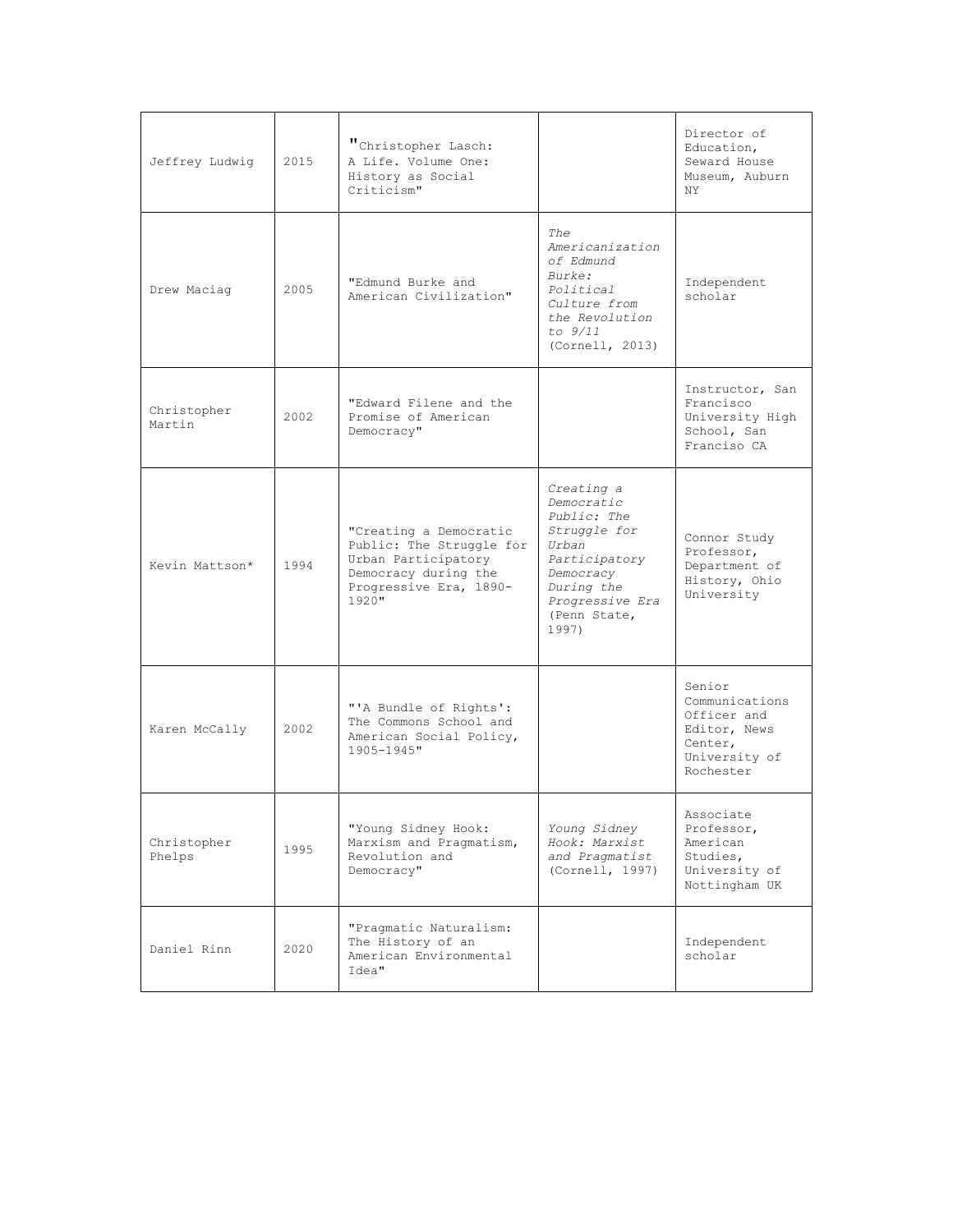| Ronald Satta           | 2005 | "The Sacred Text:<br>Biblical Authority in<br>Nineteenth-Century<br>America"                                                     | The Sacred<br>Text: Biblical<br>Authority in<br>Nineteenth-<br>Century America<br>(Pickwick,<br>2007)            | Lecturer, ,<br>Finger Lakes<br>Community<br>College                                                          |
|------------------------|------|----------------------------------------------------------------------------------------------------------------------------------|------------------------------------------------------------------------------------------------------------------|--------------------------------------------------------------------------------------------------------------|
| Jamie Saucier          | 2012 | "Cul-de-Sac Culture: The<br>Suburban Discourse in<br>America, 1945-1975"                                                         |                                                                                                                  | Graduate<br>Specialist,<br>Office of<br>Graduate and<br>Professional<br>Studies, Texas<br>A&M University     |
| Jeremy Saucier         | 2010 | "Army Advertising and<br>the Politics of Memory<br>and Culture in Post-<br>Vietnam America"                                      |                                                                                                                  | Assistant Vice<br>President for<br>Interpretation<br>and Electronic<br>Games, Strong<br>Museum,<br>Rochester |
| Charles Shindo         | 1992 | "Voice of the Migrant:<br>Democracy and Culture in<br>the Dust Bowl Works of<br>John Steinbeck, John<br>Ford, and Woody Guthrie" | Dustbowl<br>Migrants in the<br>American<br>Imagination<br>(Kansas, 1997)                                         | Professor,<br>Louisiana State<br>University                                                                  |
| Michael<br>Steinberg   | 2013 | "The Secret History of<br>Reason or the Birth of<br>the Modern Out of the<br>Spirit of Reaction"                                 |                                                                                                                  | Attorney,<br>Rochester NY                                                                                    |
| Jonathan<br>Strassfeld | 2019 | "Phenomenology in<br>America"                                                                                                    | Inventing<br>Philosophy's<br>Other:<br>Phenomenology<br>in America<br>(University of<br>Chicago,<br>forthcoming) | Lecturer,<br>Cleveland State<br>University                                                                   |
| John Summers           | 2006 | "C. Wright Mills : An<br>American Rebel Abroad,<br>1956-1962"                                                                    | The Life and<br>Times of C.<br>Wright Mills<br>(Oxford,<br>forthcoming)                                          | President,<br>Lingua Franca<br>Media Inc.,<br>Cambridge MA                                                   |
| Michelle Togut*        | 1993 | "Striking Up for a New<br>World: The Intellectual<br>Odyssey of Robert<br>Maynard Hutchins"                                      |                                                                                                                  | Attorney, Los<br>Angeles CA                                                                                  |